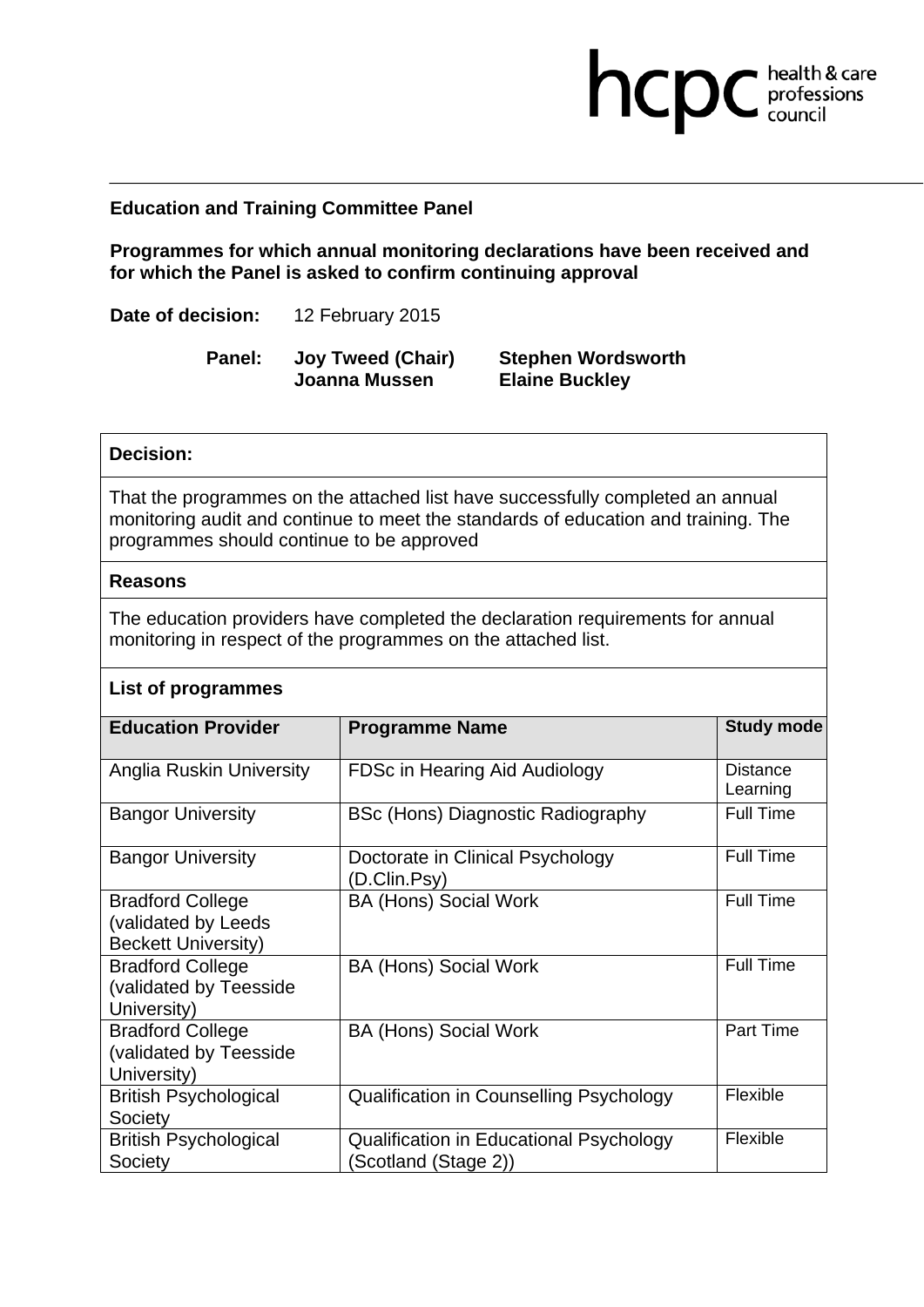| <b>British Psychological</b> | Qualification in Forensic Psychology (Stage   | Flexible         |
|------------------------------|-----------------------------------------------|------------------|
| Society                      | 2)                                            |                  |
| <b>British Psychological</b> | Qualification in Health Psychology (Stage     | Flexible         |
| Society                      | 2)                                            |                  |
| <b>British Psychological</b> | Qualification in Occupational Psychology      | Flexible         |
| Society                      | (Stage 2)                                     |                  |
| <b>British Psychological</b> | Qualification in Sport and Exercise           | Flexible         |
| Society                      | Psychology (Stage 2)                          |                  |
| Cardiff Metropolitan         | <b>BSc (Hons) Applied Biomedical Science</b>  | <b>Full Time</b> |
| <b>University</b>            |                                               |                  |
| Cardiff Metropolitan         | <b>BSc (Hons) Applied Biomedical Science</b>  | Part Time        |
| <b>University</b>            |                                               |                  |
| <b>Cardiff Metropolitan</b>  | <b>BSc (Hons) Applied Biomedical Science</b>  | <b>Full Time</b> |
| University (validated by     |                                               |                  |
| University of Wales)         |                                               |                  |
| <b>Cardiff Metropolitan</b>  | BSc (Hons) Healthcare Science (Blood          | <b>Full Time</b> |
| <b>University</b>            | Sciences)                                     |                  |
| <b>Cardiff Metropolitan</b>  | BSc (Hons) Healthcare Science (Cellular       | <b>Full Time</b> |
| <b>University</b>            | Sciences)                                     |                  |
| <b>Cardiff Metropolitan</b>  | <b>BSc (Hons) Healthcare Science (Genetic</b> | Full Time        |
| <b>University</b>            | Sciences)                                     |                  |
| Cardiff Metropolitan         | BSc (Hons) Healthcare Science (Infection      | <b>Full Time</b> |
| <b>University</b>            | Sciences)                                     |                  |
| Cardiff Metropolitan         | <b>BSc (Hons) Podiatry</b>                    | <b>Full Time</b> |
| University                   |                                               |                  |
| Cardiff Metropolitan         | <b>BSc (Hons) Podiatry</b>                    | Full Time        |
| University (validated by     |                                               |                  |
| University of Wales)         |                                               |                  |
| <b>Cardiff Metropolitan</b>  | BSc (Hons) Speech and Language                | <b>Full Time</b> |
| <b>University</b>            | Therapy                                       |                  |
| Cardiff Metropolitan         | BSc (Hons) Speech and Language                | Full Time        |
| University (validated by     | Therapy                                       |                  |
| University of Wales)         |                                               |                  |
| <b>Cardiff Metropolitan</b>  | <b>MSc Dietetics</b>                          | <b>Full Time</b> |
| <b>University</b>            |                                               |                  |
| Cardiff Metropolitan         | <b>Pq Dip Dietetics</b>                       | Full Time        |
| University                   |                                               |                  |
| Cardiff Metropolitan         | Pharmacology (PR)                             | Part Time        |
| <b>University</b>            |                                               |                  |
| <b>Cardiff University</b>    | Doctorate in Clinical Psychology (DClinPsy)   | <b>Full Time</b> |
| (Prifysgol Caerdydd)         |                                               |                  |
| <b>City University</b>       | BSc (Hons) Radiography (Diagnostic            | <b>Full Time</b> |
|                              | Imaging)                                      |                  |
| <b>City University</b>       | BSc (Hons) Radiography (Radiotherapy          | <b>Full Time</b> |
|                              | and Oncology)                                 |                  |
| <b>City University</b>       | BSc (Hons) Radiography (Radiotherapy          | Part Time        |
|                              | and Oncology) incorporating bridging          |                  |
|                              | course                                        |                  |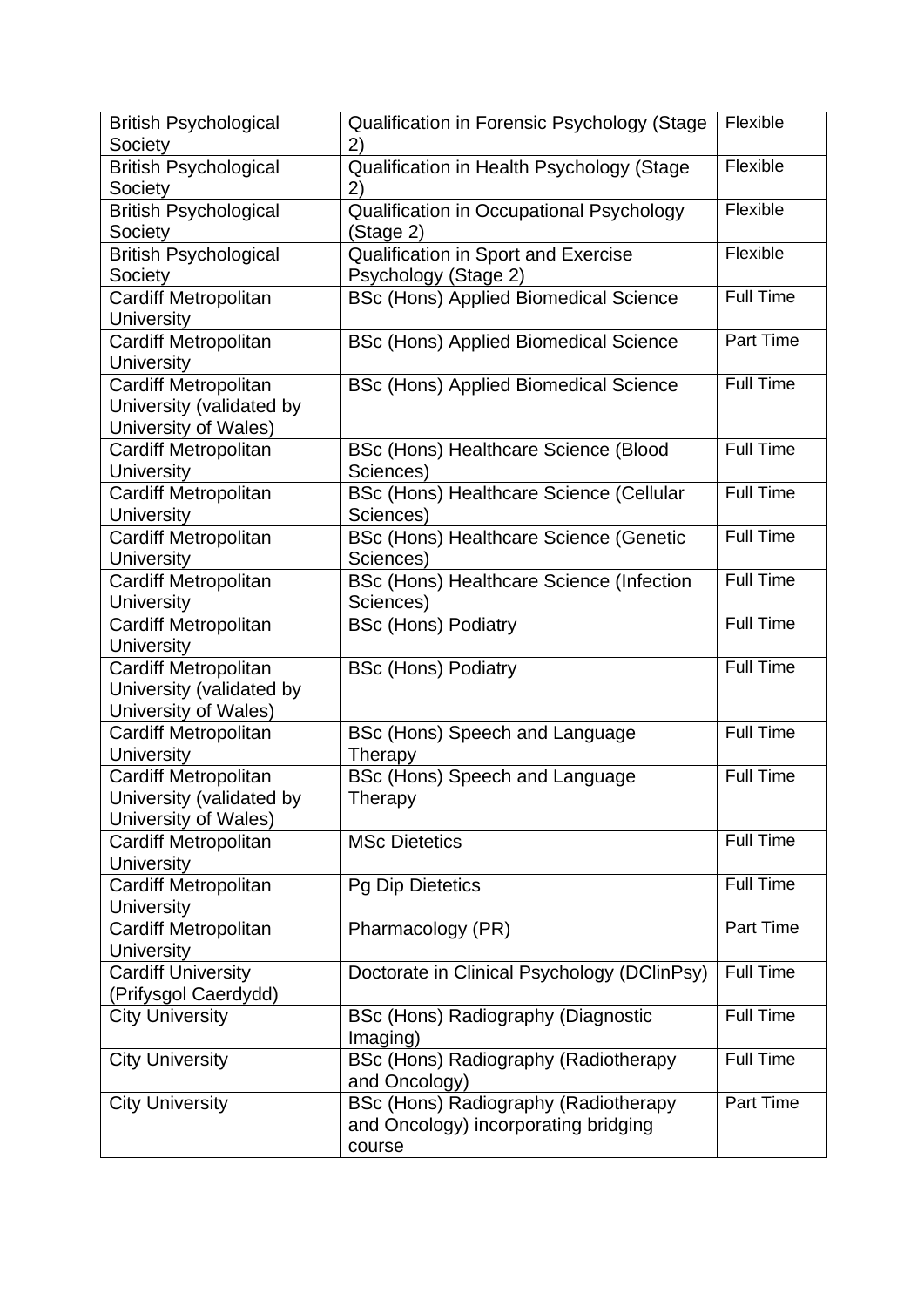| <b>City University</b>                                     | BSc (Hons) Speech and Language<br>Therapy                          | <b>Full Time</b>       |
|------------------------------------------------------------|--------------------------------------------------------------------|------------------------|
| <b>City University</b>                                     | MSc Speech and Language Therapy                                    | <b>Full Time</b>       |
| <b>City University</b>                                     | Pg Dip Speech and Language Therapy                                 | Full Time              |
| <b>East Midlands Ambulance</b><br><b>Service NHS Trust</b> | <b>IHCD Paramedic Award</b>                                        | Full Time              |
| <b>East Midlands Ambulance</b><br><b>Service NHS Trust</b> | <b>IHCD Paramedic Award</b>                                        | Part Time              |
| <b>Edge Hill University</b>                                | <b>BA (Hons) Social Work</b>                                       | <b>Full Time</b>       |
| <b>Edge Hill University</b>                                | BSc (Hons) Children's Nursing and Social<br>Work                   | <b>Full Time</b>       |
| <b>Edge Hill University</b>                                | <b>BSc (Hons) Learning Disabilities Nursing</b><br>and Social Work | Full Time              |
| London South Bank<br><b>University</b>                     | <b>BSc (Hons) Diagnostic Radiography</b>                           | <b>Full Time</b>       |
| London South Bank<br>University                            | <b>BSc (Hons) Diagnostic Radiography</b>                           | Part Time              |
| <b>London South Bank</b><br><b>University</b>              | <b>BSc (Hons) Occupational Therapy</b>                             | <b>Full Time</b>       |
| London South Bank<br><b>University</b>                     | <b>BSc (Hons) Occupational Therapy</b>                             | Part Time              |
|                                                            |                                                                    |                        |
| London South Bank<br>University                            | <b>BSc (Hons) Occupational Therapy</b>                             | Work Based<br>learning |
| <b>London South Bank</b><br><b>University</b>              | <b>BSc (Hons) Operating Department Practice</b>                    | <b>Full Time</b>       |
| London South Bank<br><b>University</b>                     | <b>BSc (Hons) Physiotherapy</b>                                    | Part Time              |
| <b>London South Bank</b><br>University                     | <b>BSc (Hons) Therapeutic Radiography</b>                          | Full Time              |
| <b>London South Bank</b><br><b>University</b>              | DipHE Operating Department Practice                                | <b>Full Time</b>       |
| <b>London South Bank</b><br><b>University</b>              | Pg Dip Occupational Therapy                                        | Full Time              |
| London South Bank<br><b>University</b>                     | Pg Dip Therapeutic Radiography                                     | Full Time              |
| Northumbria University at                                  | <b>BSc (Hons) Applied Biomedical Science</b>                       | <b>Full Time</b>       |
| Newcastle<br>Northumbria University at                     | <b>BSc (Hons) Applied Biomedical Science</b>                       | Part Time              |
| <b>Newcastle</b><br>Northumbria University at              | <b>BSc (Hons) Applied Biomedical Science</b>                       | Full Time              |
| Newcastle<br>Northumbria University at<br><b>Newcastle</b> | (Sandwich)<br><b>BSc (Hons) Occupational Therapy</b>               | <b>Full Time</b>       |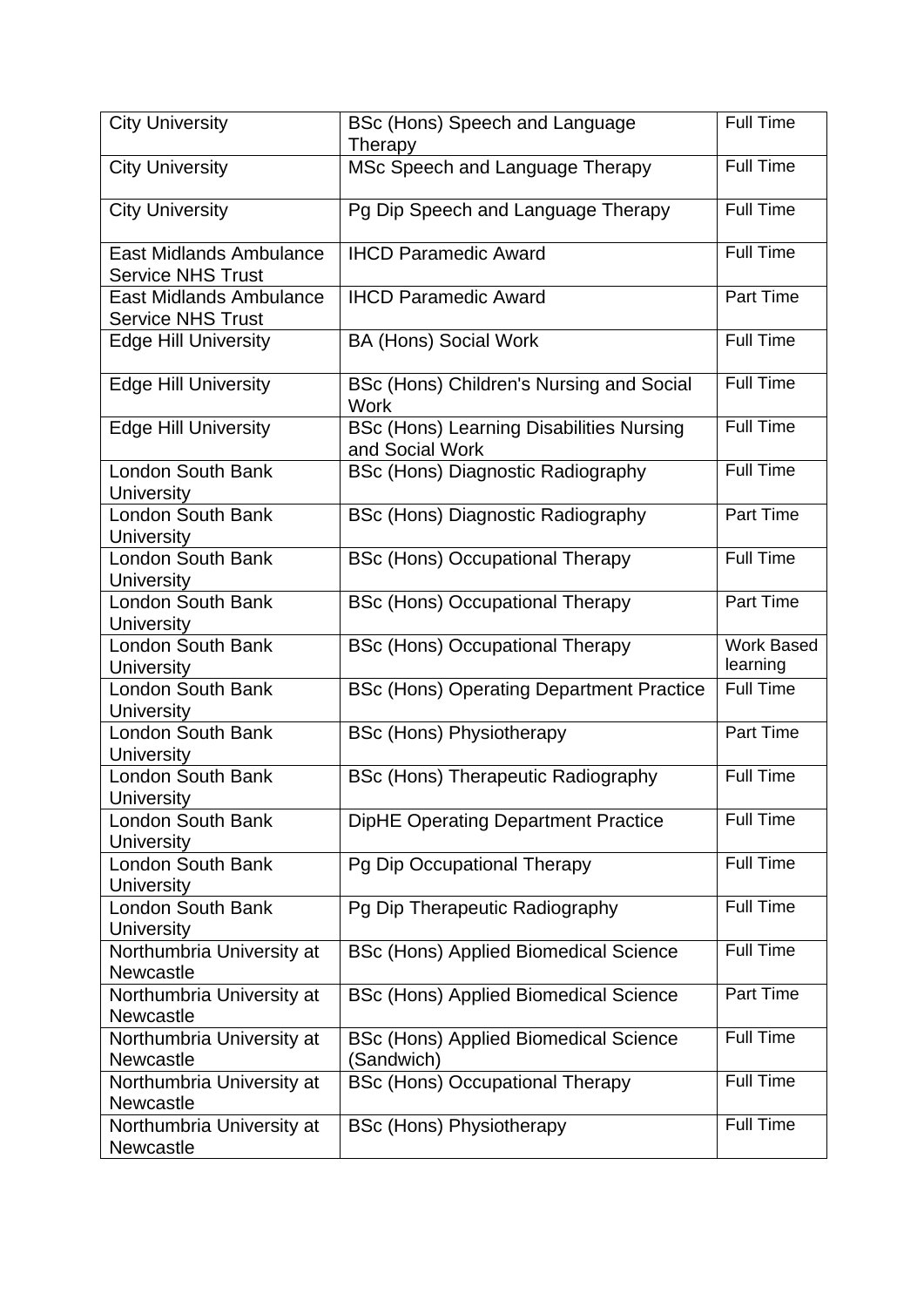| Northumbria University at    | Diploma of Higher Education Operating    | <b>Full Time</b> |
|------------------------------|------------------------------------------|------------------|
| Newcastle                    | <b>Department Practice</b>               |                  |
| Northumbria University at    | <b>MSc Occupational Therapy (Pre-</b>    | <b>Full Time</b> |
| Newcastle                    | registration)                            |                  |
| Northumbria University at    | <b>MSc Physiotherapy</b>                 | <b>Full Time</b> |
| Newcastle                    |                                          |                  |
| Queen Margaret               | <b>BSc (Hons) Podiatry</b>               | Full Time        |
| <b>University</b>            |                                          |                  |
| Queen Margaret               | <b>BSc Podiatry</b>                      | <b>Full Time</b> |
| University                   |                                          |                  |
| Queen Margaret               | MSc Art Psychotherapy (International)    | <b>Full Time</b> |
| <b>University</b>            |                                          |                  |
| Queen Margaret               | MSc Art Psychotherapy (International)    | Part Time        |
| <b>University</b>            |                                          |                  |
| Queen Margaret               | MSc Diagnostic Radiography (pre-         | Full Time        |
| University                   | registration)                            |                  |
| Queen Margaret               | MSc Music Therapy (Nordoff Robbins)      | <b>Full Time</b> |
| <b>University</b>            |                                          |                  |
| Queen Margaret               | PgDip Diagnostic Radiography (pre-       | <b>Full Time</b> |
| <b>University</b>            | registration)                            |                  |
| Queen Margaret               | PgDip Radiotherapy and Oncology          | <b>Full Time</b> |
| <b>University</b>            |                                          |                  |
| <b>Roehampton University</b> | <b>MA Art Psychotherapy</b>              | Full Time        |
|                              |                                          |                  |
| <b>Roehampton University</b> | <b>MA Art Psychotherapy</b>              | Part Time        |
|                              |                                          |                  |
| <b>Roehampton University</b> | <b>MA Dramatherapy</b>                   | <b>Full Time</b> |
|                              |                                          |                  |
| <b>Roehampton University</b> | <b>MA Dramatherapy</b>                   | Part Time        |
|                              |                                          |                  |
| <b>Roehampton University</b> | <b>MA Music Therapy</b>                  | <b>Full Time</b> |
|                              |                                          |                  |
| <b>Roehampton University</b> | <b>MA Music Therapy</b>                  | Part Time        |
|                              |                                          |                  |
| Southwest School of          | MA in Dramatherapy                       | Part Time        |
| Dramatherapy                 |                                          |                  |
| <b>Teesside University</b>   | <b>BSc (Hons) Diagnostic Radiography</b> | <b>Full Time</b> |
|                              |                                          |                  |
| <b>Teesside University</b>   | <b>BSc (Hons) Occupational Therapy</b>   | <b>Full Time</b> |
|                              |                                          |                  |
| <b>Teesside University</b>   | MSc Diagnostic Radiography (Pre-         | <b>Full Time</b> |
|                              | registration)                            |                  |
| <b>Teesside University</b>   | <b>MSc Occupational Therapy (Pre-</b>    | <b>Full Time</b> |
|                              | registration)                            |                  |
| <b>Teesside University</b>   | Pg Dip Diagnostic Radiography (Pre-      | <b>Full Time</b> |
|                              | registration)                            |                  |
| <b>Teesside University</b>   | Pg Dip Occupational Therapy (Pre-        | <b>Full Time</b> |
|                              | registration)                            |                  |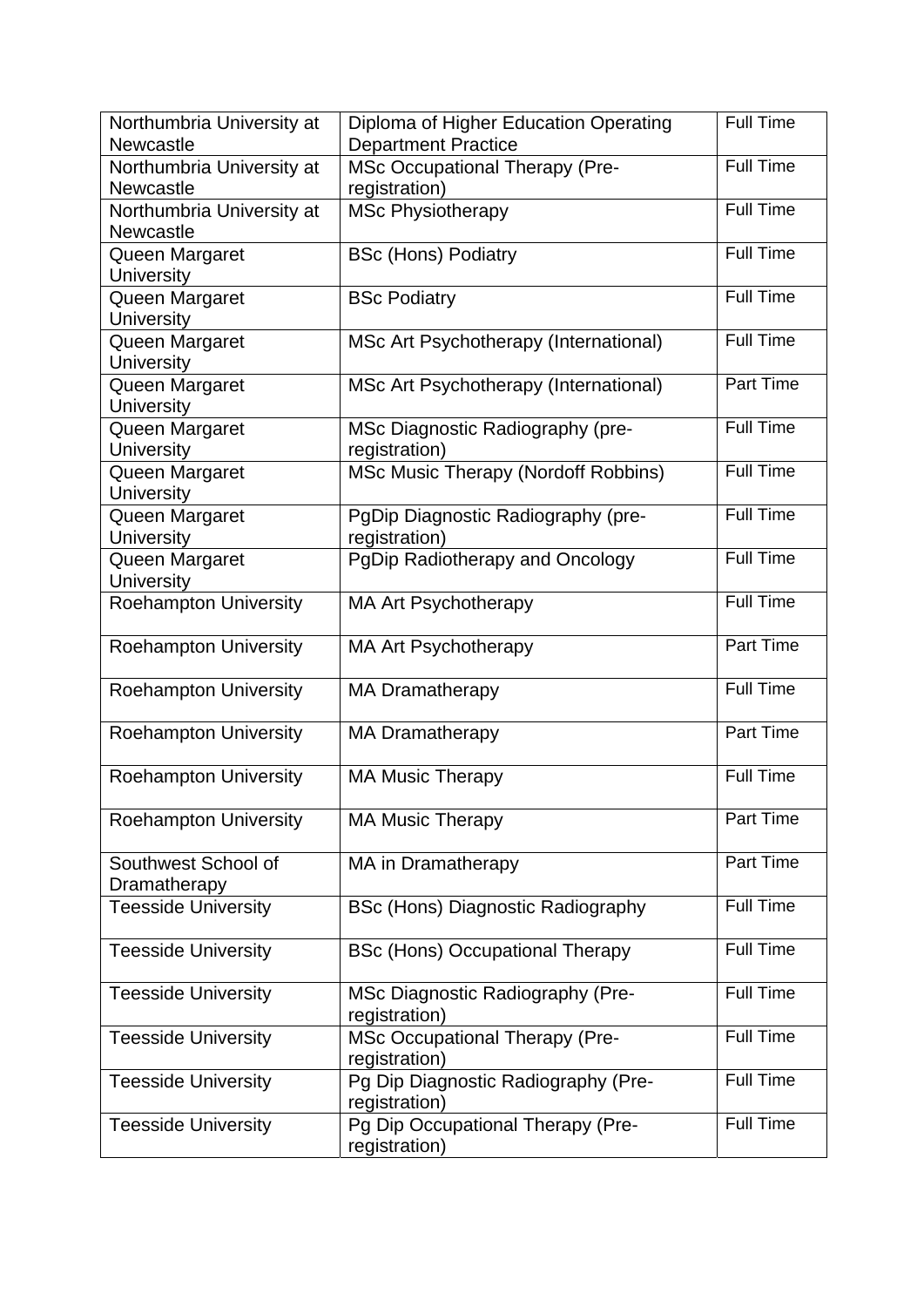| <b>The Robert Gordon</b><br><b>University</b> | <b>BSc (Hons) Applied Biomedical Sciences</b>                                                      | <b>Full Time</b> |
|-----------------------------------------------|----------------------------------------------------------------------------------------------------|------------------|
| <b>The Robert Gordon</b><br>University        | <b>BSc (Hons) Physiotherapy</b>                                                                    | <b>Full Time</b> |
| The Robert Gordon<br><b>University</b>        | <b>BSc (Hons) Occupational Therapy</b>                                                             | <b>Full Time</b> |
| University of Abertay<br>Dundee               | <b>BSc (Hons) Applied Biomedical Science</b>                                                       | <b>Full Time</b> |
| University of Essex                           | <b>BSc (Hons) Biomedical Sciences</b><br>(Integrated)                                              | <b>Full Time</b> |
| <b>University of Essex</b>                    | MSc Physiotherapy (pre registration)                                                               | Full Time        |
| <b>University of Essex</b>                    | <b>Practice Certificate in Supplementary</b><br><b>Prescribing for Allied Health Professionals</b> | Part Time        |
| University of Plymouth                        | <b>BSc (Hons) Dietetics</b>                                                                        | <b>Full Time</b> |
| University of Plymouth                        | <b>BSc (Hons) Occupational Therapy</b>                                                             | Full Time        |
| University of Plymouth                        | <b>BSc (Hons) Operating Department Practice</b>                                                    | <b>Full Time</b> |
| University of Plymouth                        | <b>BSc (Hons) Paramedic Practitioner</b>                                                           | Full Time        |
| University of Plymouth                        | <b>BSc (Hons) Paramedic Practitioner</b>                                                           | Part Time        |
| University of Plymouth                        | <b>BSc (Hons) Paramedic Practitioner</b><br>(Community Emergency Health)                           | <b>Full Time</b> |
| University of Plymouth                        | <b>BSc (Hons) Paramedic Practitioner</b><br>(Community Emergency Health)                           | Part Time        |
| University of Plymouth                        | <b>BSc (Hons) Physiotherapy</b>                                                                    | <b>Full Time</b> |
| University of Plymouth                        | <b>BSc (Hons) Podiatry</b>                                                                         | <b>Full Time</b> |
| University of Plymouth                        | <b>DipHE Operating Department Practice</b>                                                         | <b>Full Time</b> |
| University of Plymouth                        | Diploma in Higher Education Paramedic<br><b>Studies (Community Emergency Health)</b>               | <b>Full Time</b> |
| University of Plymouth                        | Diploma in Higher Education Paramedic<br><b>Studies (Community Emergency Health)</b>               | Part Time        |
| University of Plymouth                        | <b>Graduate Diploma Paramedic Practitioner</b><br>(Community Emergency Health)                     | Full Time        |
| University of Plymouth                        | Graduate Diploma Paramedic Practitioner<br>(Community Emergency Health)                            | Part Time        |
| University of Plymouth                        | <b>MSc Occupational Therapy (Pre-</b><br>registration)                                             | <b>Full Time</b> |
| University of Plymouth                        | MSc Occupational Therapy (Pre-<br>registration)                                                    | Part Time        |
| University of Plymouth                        | Post Graduate Diploma Occupational<br>Therapy (Pre-registration)                                   | Part Time        |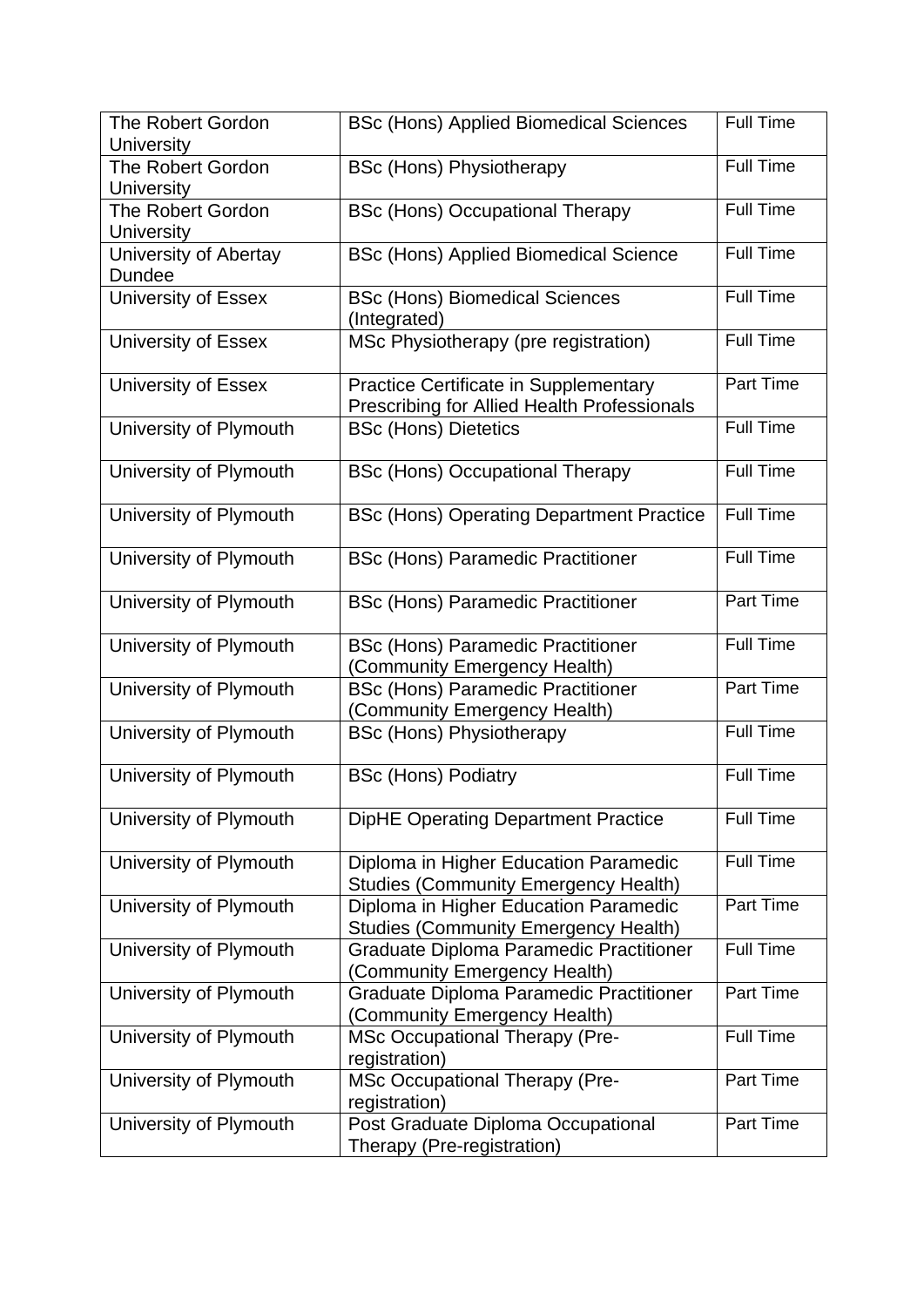| University of Plymouth                 | Post Graduate Diploma Occupational<br>Therapy (Pre-registration) | <b>Full Time</b> |
|----------------------------------------|------------------------------------------------------------------|------------------|
| University of South Wales              | <b>MA Art Psychotherapy</b>                                      | <b>Part Time</b> |
| University of South Wales              | <b>MA Music Therapy</b>                                          | Part Time        |
| University of South Wales              | <b>Supplementary Prescribing</b>                                 | Part Time        |
| University of the West of<br>Scotland  | <b>BSc (Hons) Applied Biomedical Sciences</b>                    | <b>Full Time</b> |
| University of Wales,<br>Newport        | <b>MA Art Psychotherapy</b>                                      | Part Time        |
| University of Wales,<br><b>Newport</b> | <b>MA Music Therapy</b>                                          | Part Time        |
| University of Worcester                | <b>BSc (Hons) Occupational Therapy</b>                           | Full Time        |
| University of Worcester                | <b>BSc (Hons) Physiotherapy</b>                                  | <b>Full Time</b> |
| <b>York St John University</b>         | <b>BHSc (Hons) Occupational Therapy</b>                          | <b>Full Time</b> |
| <b>York St John University</b>         | <b>BHSc (Hons) Occupational Therapy</b>                          | Part Time        |
| <b>York St John University</b>         | <b>BHSc (Hons) Physiotherapy</b>                                 | Full Time        |
| <b>York St John University</b>         | MSc Physiotherapy (Pre registration)                             | Full Time        |

**Signed: ………………………………………………………………………… Panel Chair**